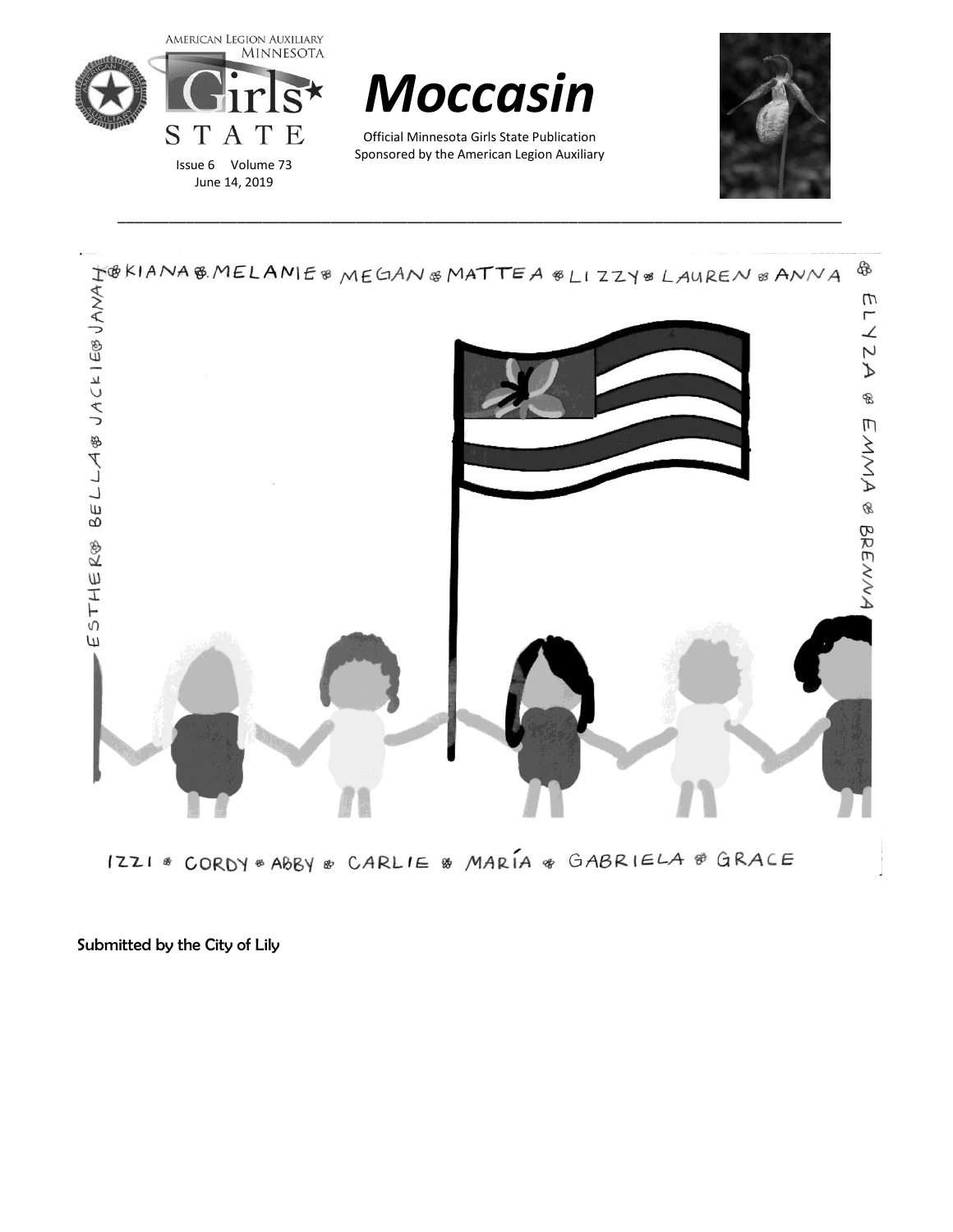# American Legion Auxiliary Girls State Governor Kate Kapsner Inaugural Address



Hi, I'm Kate Kapsner, the governor for Minnesota Girl State 2019. Firstly, I'd like to thank all of you for coming tonight. Thank you to the beautiful, intelligent girls that decided to take a week out of their summers to be here, representing their communities. Thank you to the parents who are here, thank you to those who drove hours to get here, and to those who came from just a few towns over. I think I can speak for everyone here when I say that we are so grateful you support us and our ambitions. I want to thank the leaders here for donating their time to help educate and empower us, the future leaders of Minnesota. In case you were unaware, none of the workers here get paid. They volunteered their precious time to come here and supervise us, keep us on task, and educate us on state level politics because they love our country and they do everything they can to help sustain the American dream and to encourage the next generation of females to carry on the ideals of our nation. They want to lift up the young women interested in politics, the brightest of the bright here in Minnesota, because they believe in us. They want to give us all the tools necessary to succeed, so that we can move forward with the knowledge we need to improve our state and our country. These women in front of me have unlimited potential. Each and every one of you has already done great things in your life, and I really look forward to seeing everything else you'll accomplish in your future. Most importantly I thank the American Legion Auxiliary for making this program possible. A special thanks to the unit in Osseo who sponsored me. Thank you for recognizing my ability and passion, and thank you for caring about the representation of women in our political system. The ALA has been educating and empowering women through the girls state and girls nation programs for 82 years now. They are passionate about instilling American values and teaching governmental policies. Their mission is to advocate for veterans, educate our citizens, mentor the youth, and promote patriotism, good citizenship, peace and security.

This week I've certainly grown in my understanding of our state government through my peers, the assemblies, panels, and through practice. It's been so cool to meet other young women who are wellversed in politics and current events. Girls like Sophie and the other Girls Nation candidates, who have an incredible understanding of American history, or like my lieutenant governor, Bethany, who has the entire parliamentary procedure memorized. I was honestly very surprised about how much I didn't know coming into this week. We have had some incredible panelists who came and talked to us about their professional experiences in city, county, and state level politics as well as in the judicial system. Each panel was relevant to the topic that we discussed in the assembly,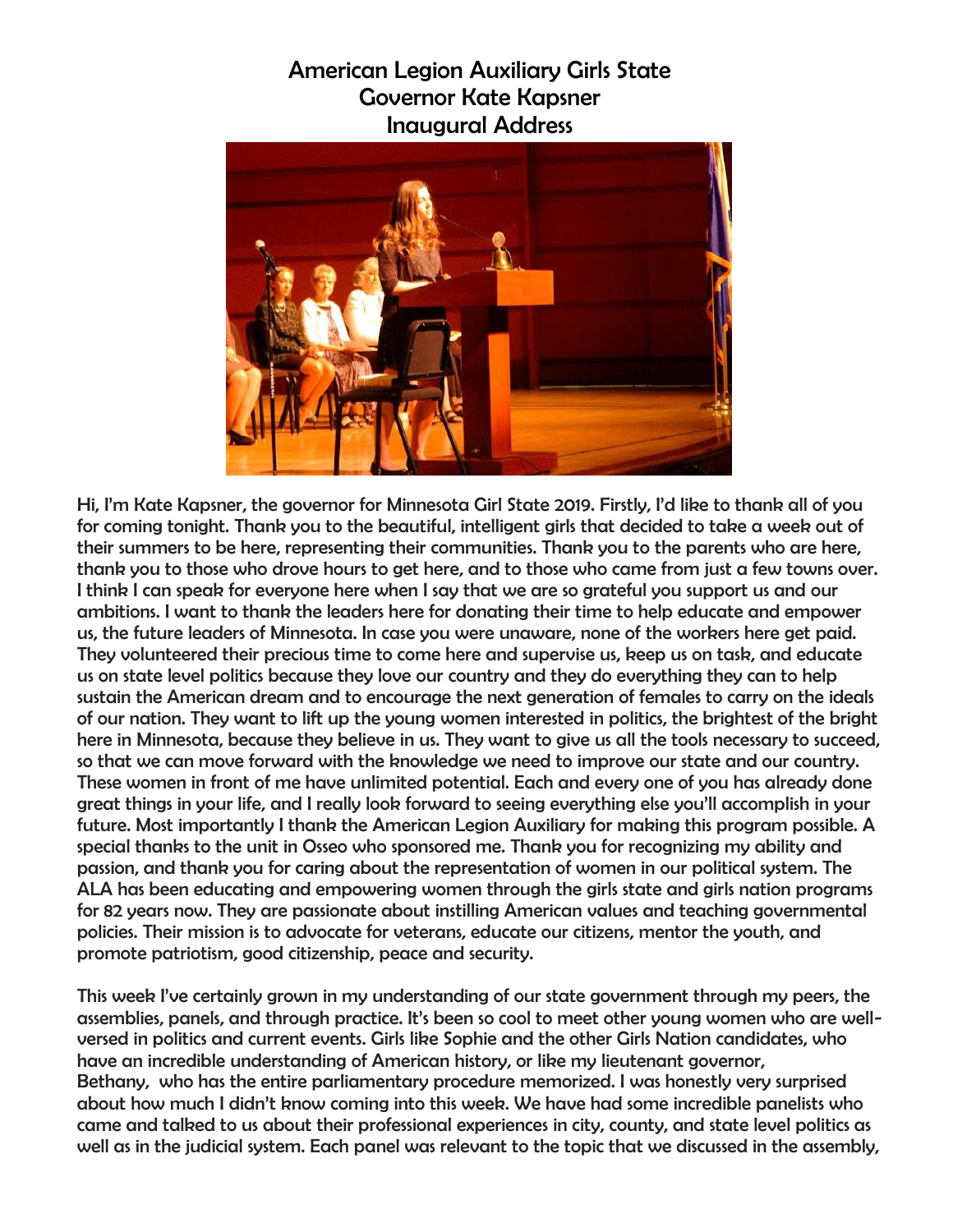and then we took part in a related government simulation later that day. I think the most important parts of this week were the party conventions where we got to hear what issues were important to different people and the solutions that people offered. To me, this experience was about learning the inner workings of our state government and getting to know how other educated women feel about the future of our state. It's really interesting to see what other girls are passionate about, and to hear from hundreds of girls with completely different backgrounds than my own. There are girls from all across the state, from small towns and big towns, single parent homes, starkly liberal or conservative cities, and it's been so cool to be able to understand all of their perspectives. We all bring something different to the table, and each and every one of those contributions is important because together, we exemplify the women of Minnesota. We are agents, advocating for the other women in our communities, and as a public agent for you lovely people, I want to be able to represent you well and fight for the issues you believe are important. Getting to know these girls this week I learned so much about prison reform, our education system, the lack of businesses in smaller towns, and arguably the most invaluable thing I got from this week were great friends. I came here thinking I would just stick with one of my best friends, Paige, from back home. However, we were assigned different dorms and different political parties so I was forced to branch out and make new connections. I became pretty close with the girls from my city, Elm, in particular my roommate, Emily, and campaign manager, Hannah. I am beyond honored that such reputable young women elected me for this position, but the most memorable moments of this week are going to be the conversations I had with a lot of these awesome girls. Whether they be the late night talks with my dorm, the girls that I talked to in passing or in the lunch line, a lot of those conversations will stick with me forever. It's crazy how close I feel to so many of you after only a few days. I'm already planning summer road trips to meet up with some of you guys who live ridiculously far away from me. Girls State has given me the confidence and the knowledge I need to be able to succeed in my future political career, but it's also given me something greater: lasting relationships. The note that I want to end on, the thing I want you to leave here thinking about is one of my favorite quotes from Gandhi that I think relates to a lot of what we've talked about this week: "Our ability to reach unity in diversity will be the beauty and the test of our civilization.". Thank you.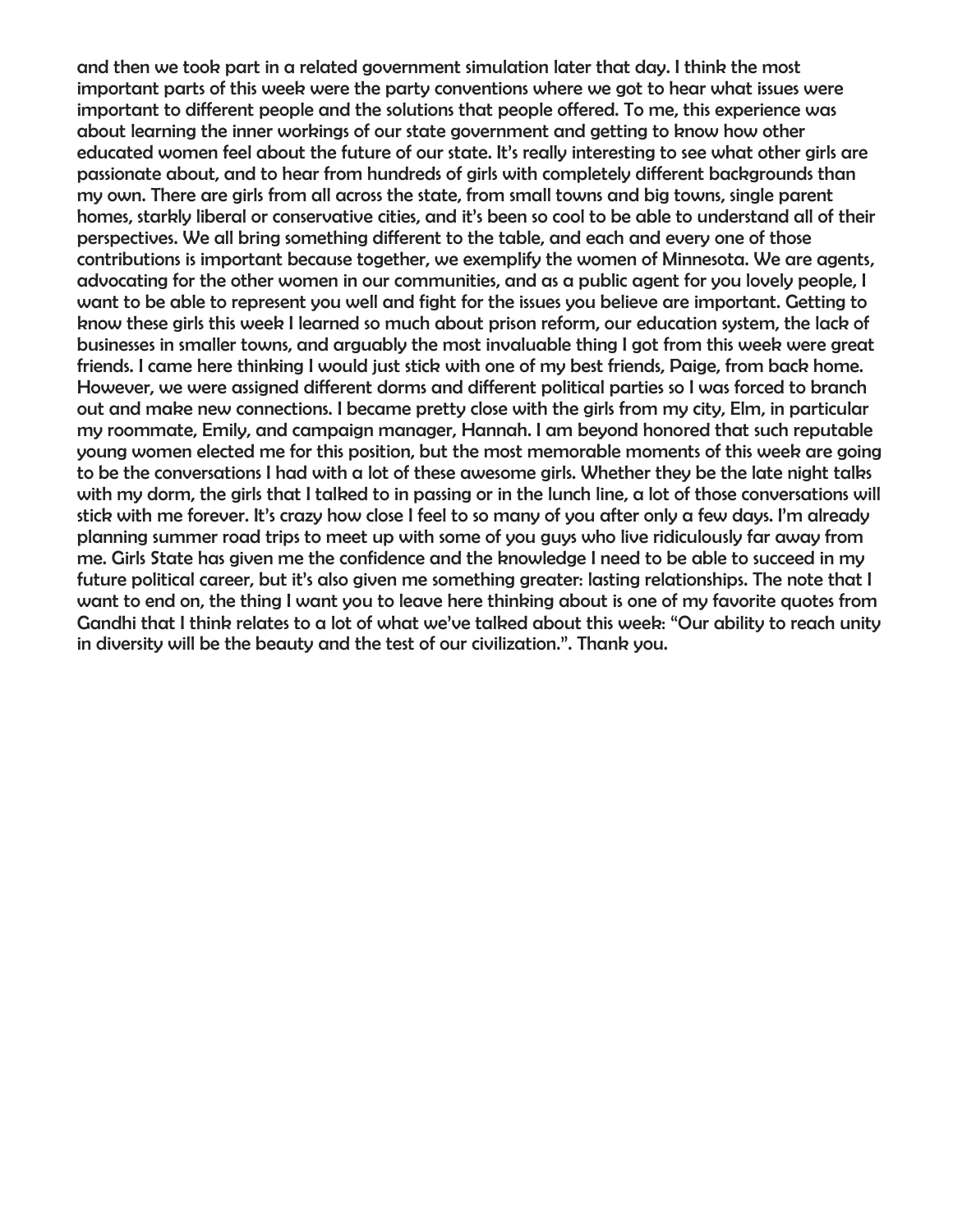2019 Inauguration Speakers Minnesota Supreme Court Justice



The Honorable Lorie Gildae Former Girls State Participant

# The American Legion Family Department of Minnesota







Department President **Department Commander** The Sons of the American Legion Jean Walker Darrel Redeppening Detachment Commander Shawn Davis



Honorary Department Junior President Harley Donnelly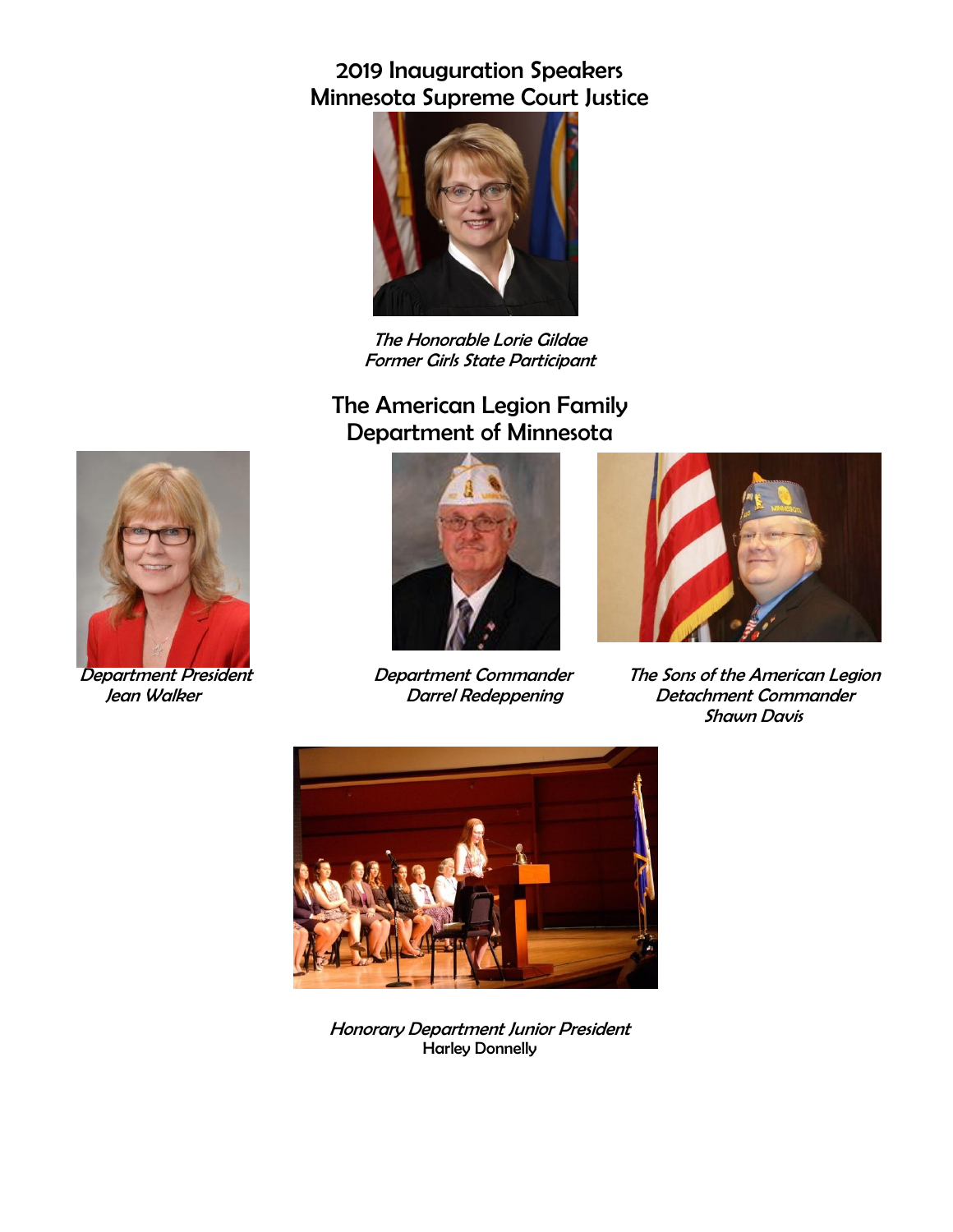# American Legion Auxiliary Girls State Governor Kate Kapsner State of the State Address

Madam speaker and President of the Senate, Members of the Minnesota House of Representatives and Minnesota Senate, Members of the Court, and my fellow constitutional officers, I thank you all for gathering here today. I'd like to remind all of you that it is not our duty to serve our party, it is our duty to serve the citizens of Minnesota. I kindly ask all of you to work together in passing legislation that will help improve our great state. 242 years ago, the stars and stripes became the official emblem of the United States, and the least we can do on this sacred day is build upon the ideals of freedom and democracy that they started. Let us unite in our desire to make Minnesota a better place, putting aside our parties and bringing forth the ideas that will benefit our citizens the most.

First I'd like to recognize the Federalist party's platform. One major focus has been the improvement of sexual education in Minnesota schools. Our public school system has continued to fail many students who seek to learn about safe sex, and the Federalist party is taking a stand against that. Another topic of discussion is providing welfare for veterans and their families. It is important to give back to those who sacrificed so much for our country. In addition, they discussed the need to encourage businesses and grow the economy of more rural areas, stressed the importance of environmental reform, and limiting government involvement with businesses and corporations. The Nationalist party addressed a wide range of environmental, health, and public safety concerns. The topics of preserving and protecting our natural resources such as the lakes and trees was a frequent topic of discussion. As a party, we would like to promote organizations advocating for renewable energy and environmental change. Prison reform and the assimilation and reintegration of ex-convicts back into society was a major concern. We discussed social issues such as the improvement of mental health care to all, including those who are homeless. And finally we talked about paid parental leave for both new mothers and fathers.

Today I want to hear from both parties. One thing I would like to hear more about is the push for economic growth in smaller rural communities. I'm interested to see the different ideas you all bring to the table, and how you think we can draw businesses to these more isolated communities. Another thing that sparks my interest is how we can work to preserve and protect our natural resources. Clearly we're recognized as a "cabin state" and that's because of our beautiful lakes and trees here in Minnesota. I want you to find plausible solutions to the issues regarding the degradation of our natural resources. The beauty of our land is a huge draw for people all over the nation, and it would be an awful shame if deforestation and the drainage of road salt into our lakes ruined that. The final topic that I would like to see discussed is paid parental leave. Generally, people had a lot to say on this subject, and even if we don't have a bill that can be enacted today, I think it is exceedingly important to continue this discussion bipartisanly. I want all of you to participate in the discussion of funding and specifics, so in the future we can work to pass legislation that will benefit all the new parents in Minnesota.

I look forward to hearing all you have to offer, and I sincerely hope that we can be productive and respectful on the floor in all we do today. I can't wait to see all the proposals we've worked on the last few days, and I would love to feel as if I am signing off on the betterment of Minnesota when those bills are placed in front of me later today. Good luck to all of you. Thank you.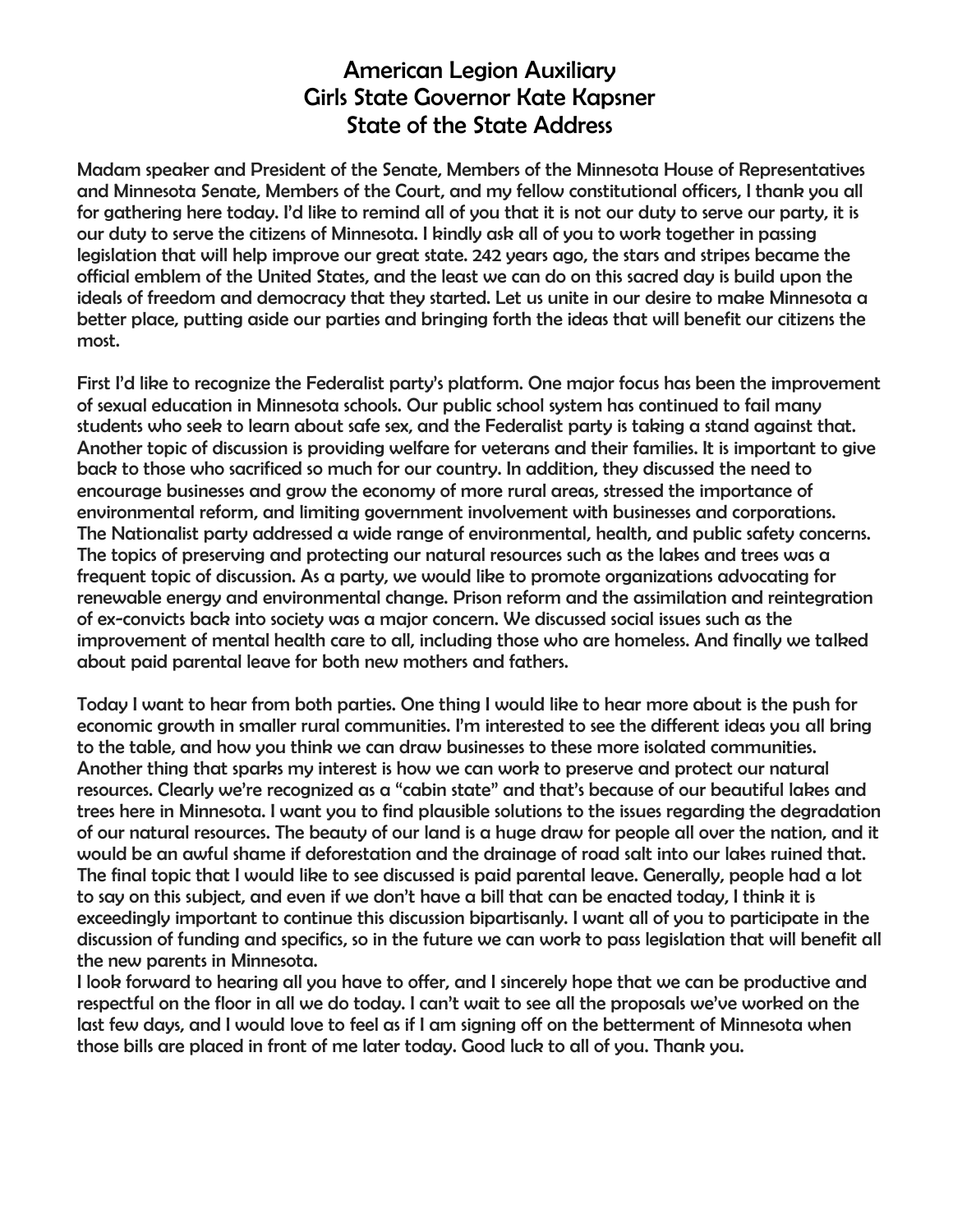### Laws

Norway Pine County 1. Sing Happy Birthday to any citizen that has a birthday, specifically Kaleah. 2. Recycle all papers received at ALA MN Girls State 2019 3. Be kind and respectful to each other including at least one compliment per day.



#### WHAT IS YOUR FAVORITE PART ABOUT STATE CAMPAINING AND ELECTIONS SO FAR?

Maya Tines, Bass "I liked getting to help people with campaigning and having, like, real conversations with people."

Emily Matejka, Bass "Connecting with many people from many platforms, sharing my ideas, and hearing their-- also, the cake Tuesday night!"

Megan Jensen, Walleye "Getting to meet all my party and working in a larger setting"

KJ, Perch "Meeting more of the party and seeing how we can act as a group"

Hannah Ehlers, Sunfish "Choosing music -- I liked when someone said 'Anything Lizzo!'"

Addison Postal, Sunfish Hearing everyone's opinions and listening to the discussions"



City of Eagle





City of Cardinal

# **EVERYONE AT GIRLS STATE**